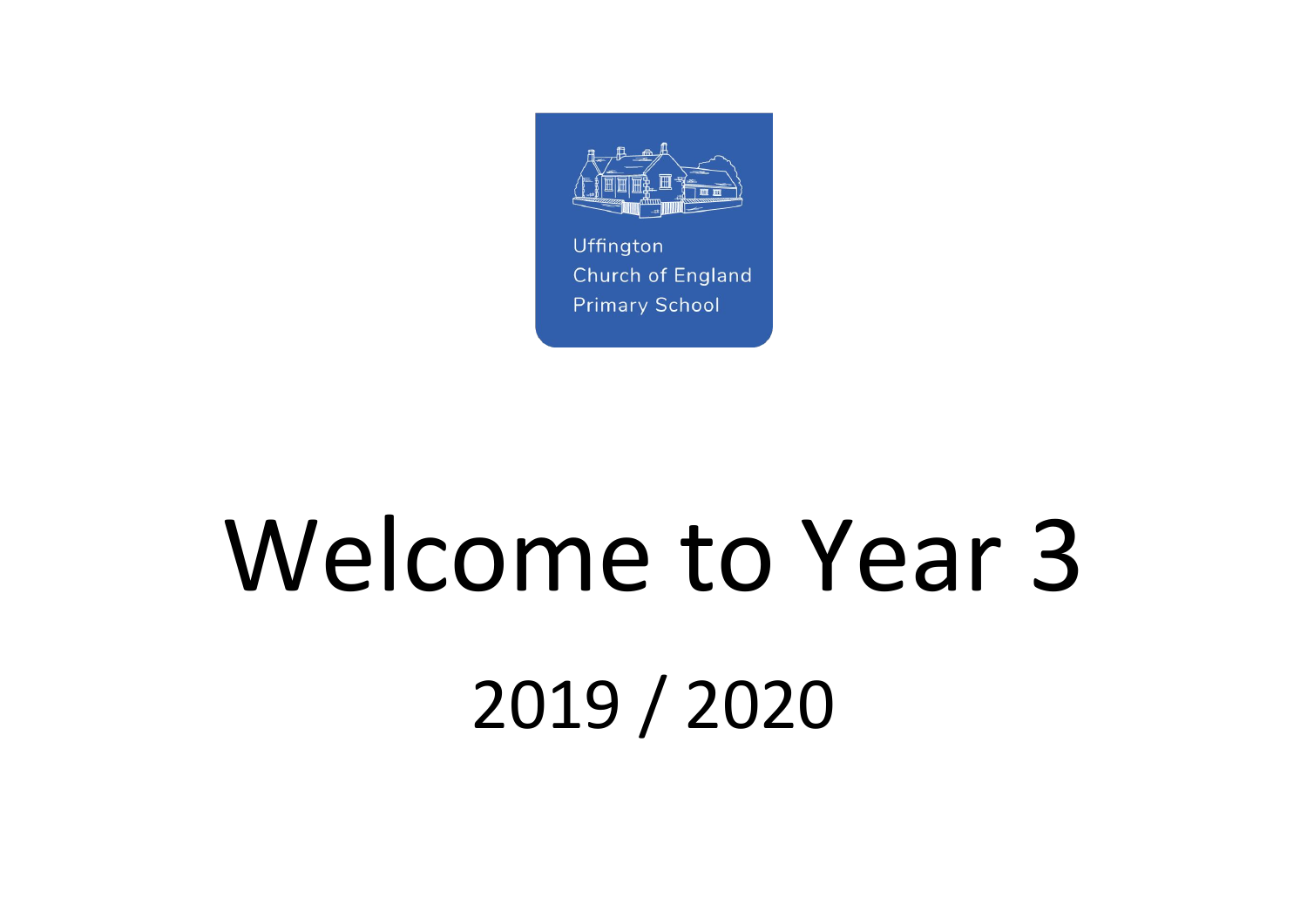| <b>Monday</b> |              |               | <b>ENGLISH</b> | <b>MATHS</b>   |              | <b>MATHS</b>                                   |              |                                     | TOPIC / COMPUTING |                      |              | Collective<br>worship |
|---------------|--------------|---------------|----------------|----------------|--------------|------------------------------------------------|--------------|-------------------------------------|-------------------|----------------------|--------------|-----------------------|
| Tuesday       | 8.55<br>8.45 |               | <b>ENGLISH</b> | <b>MATHS</b>   |              | <b>ENGLISH</b>                                 |              | <b>ENGLISH</b><br>GUIDED<br>READING |                   | ART / DT / COMPUTING |              | Collective<br>worship |
| Wednesday     | REGISTRATION | Class Worship | <b>ENGLISH</b> | <b>SCIENCE</b> | <b>BREAK</b> | <b>ENGLISH GUIDED</b><br>READING               | <b>LUNCH</b> | RE                                  |                   | PE                   | <b>BREAK</b> | Hymn<br>Practice      |
| Thursday      |              |               | <b>ENGLISH</b> | <b>MATHS</b>   |              | <b>ENGLISH GUIDED</b><br>READING /<br>SPELLING |              |                                     | <b>SCIENCE</b>    | PE                   |              | Collective<br>worship |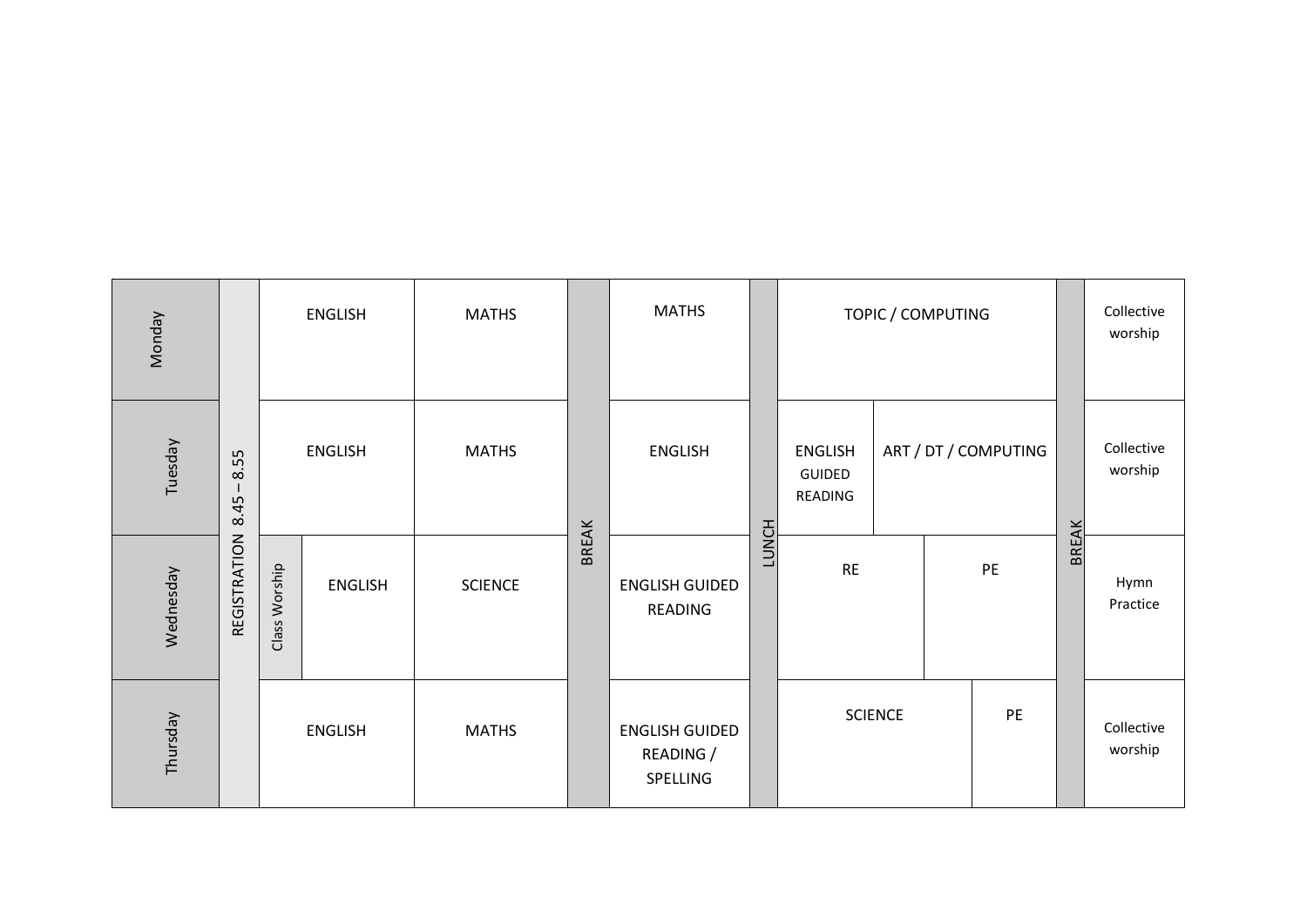| Friday                                                                                                                                                                                                                                                     |  | <b>READING</b><br><b>MUSIC</b>                                                                         | <b>FRENCH</b><br>(SPELLINGS) |  | <b>SWIMMING</b><br>(PE in the Spring<br>Terms) |  | <b>PSHEE</b> | <b>TIMES</b><br><b>TABLES</b> | <b>GOLDEN</b><br><b>TIME</b> | Merit<br>Assembly |
|------------------------------------------------------------------------------------------------------------------------------------------------------------------------------------------------------------------------------------------------------------|--|--------------------------------------------------------------------------------------------------------|------------------------------|--|------------------------------------------------|--|--------------|-------------------------------|------------------------------|-------------------|
| <b>Teaching and Support Staff</b>                                                                                                                                                                                                                          |  |                                                                                                        |                              |  |                                                |  |              |                               |                              |                   |
| Miss Johnston is the class teacher and will teach the majority of curriculum subjects. Miss Johnston has one non-contact afternoon a week<br>(Wednesdays) when the children will have RE (Mrs Ludford) and Games (Mrs Swanson)                             |  |                                                                                                        |                              |  |                                                |  |              |                               |                              |                   |
|                                                                                                                                                                                                                                                            |  | Mrs Swanson will teach Science, PE, Music and Personal, social, health and economic education (PSHEE). |                              |  |                                                |  |              |                               |                              |                   |
|                                                                                                                                                                                                                                                            |  | Learning support will be provided by teaching assistants throughout the week.                          |                              |  |                                                |  |              |                               |                              |                   |
|                                                                                                                                                                                                                                                            |  | Mr Steele and Mr Stacey will support Mrs Swanson for Wednesday afternoon Games lessons.                |                              |  |                                                |  |              |                               |                              |                   |
| Homework                                                                                                                                                                                                                                                   |  |                                                                                                        |                              |  |                                                |  |              |                               |                              |                   |
| Homework will be set on Fridays to be handed in on the following Wednesday please. The children will be set spellings, reading, times tables<br>and one additional piece of either English or Maths work. Spellings and tables will be tested on a Friday. |  |                                                                                                        |                              |  |                                                |  |              |                               |                              |                   |
| Children should read at least three times a week, one of these sessions should involve reading to an adult. Please ensure that you continue to<br>monitor and sign your child's Reading Record Book.                                                       |  |                                                                                                        |                              |  |                                                |  |              |                               |                              |                   |

## Teaching and Support Staff

## Homework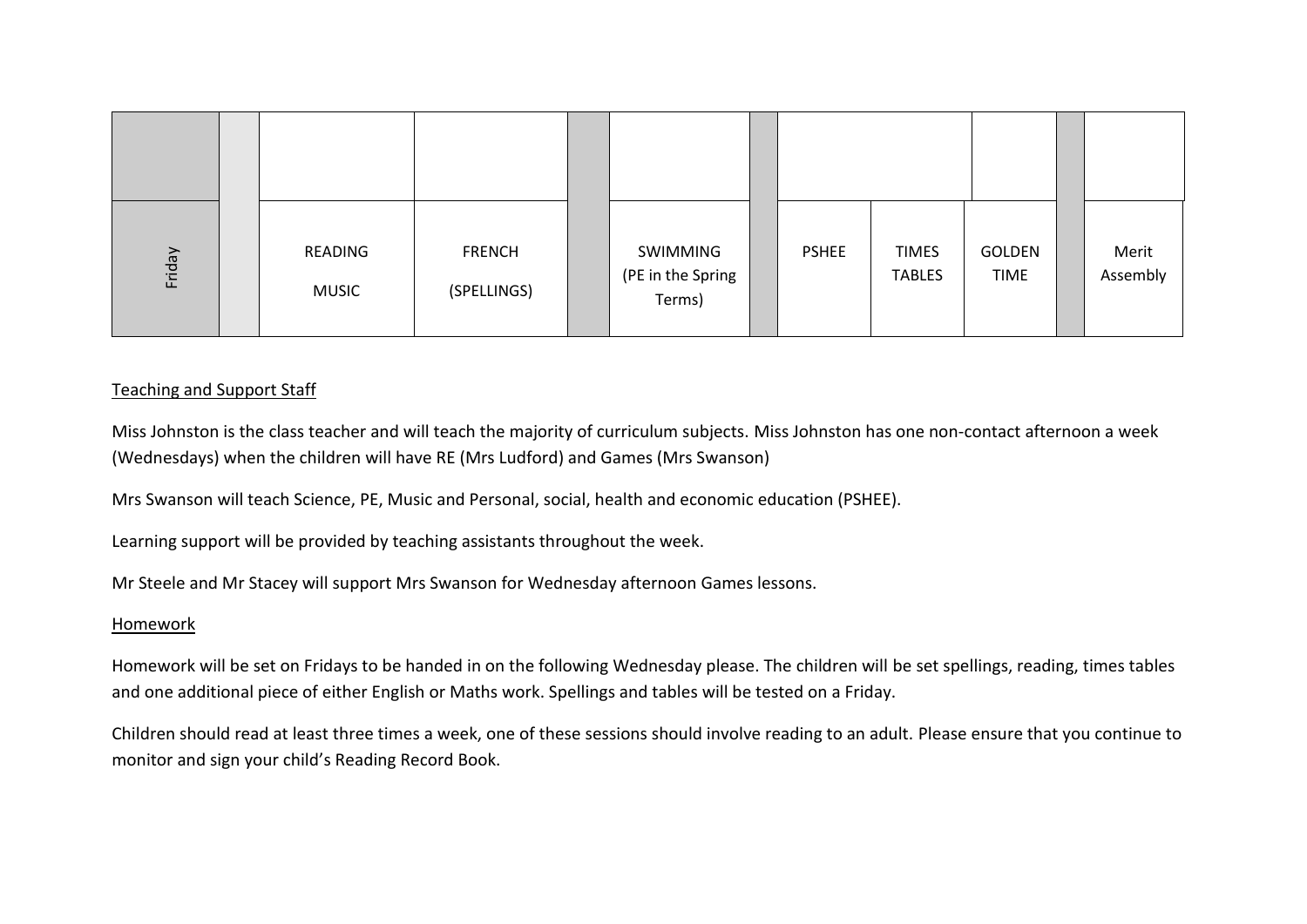## PE

PE kit should be kept in school throughout the week. During the spring term, the class will do PE at the Bluecoat School on a Friday. They will swim during the autumn and summer terms. Please remember that no jewellery should be worn and long hair should be tied back. Please inform Mrs Swanson if your child is unable to take part in PE. If your child is unfit for a longer period, please inform Mrs Swanson when he or she is able to resume PE.

## Assessment

Assessments will be based upon the National Curriculum. Both formal and informal assessments will take place throughout the year and you will be able to discuss your child's attainment and progress at Parents' Evenings.

### Parents' Evenings and Open Afternoons

You are invited to meet with Miss Johnston just before half term in October and February to discuss your child's progress. Teachers are, of course, available to discuss your child's needs at any time throughout the school – please contact Miss Johnston to make an appointment. Open Afternoons will take place in December, March and July and we hope that you will take the opportunity to view your child's work at these informal events.

### Holidays during term time

Please remember that Mrs Simms is unable to authorise absence for family holidays during term time. The school's attendance policy can be found on the school website.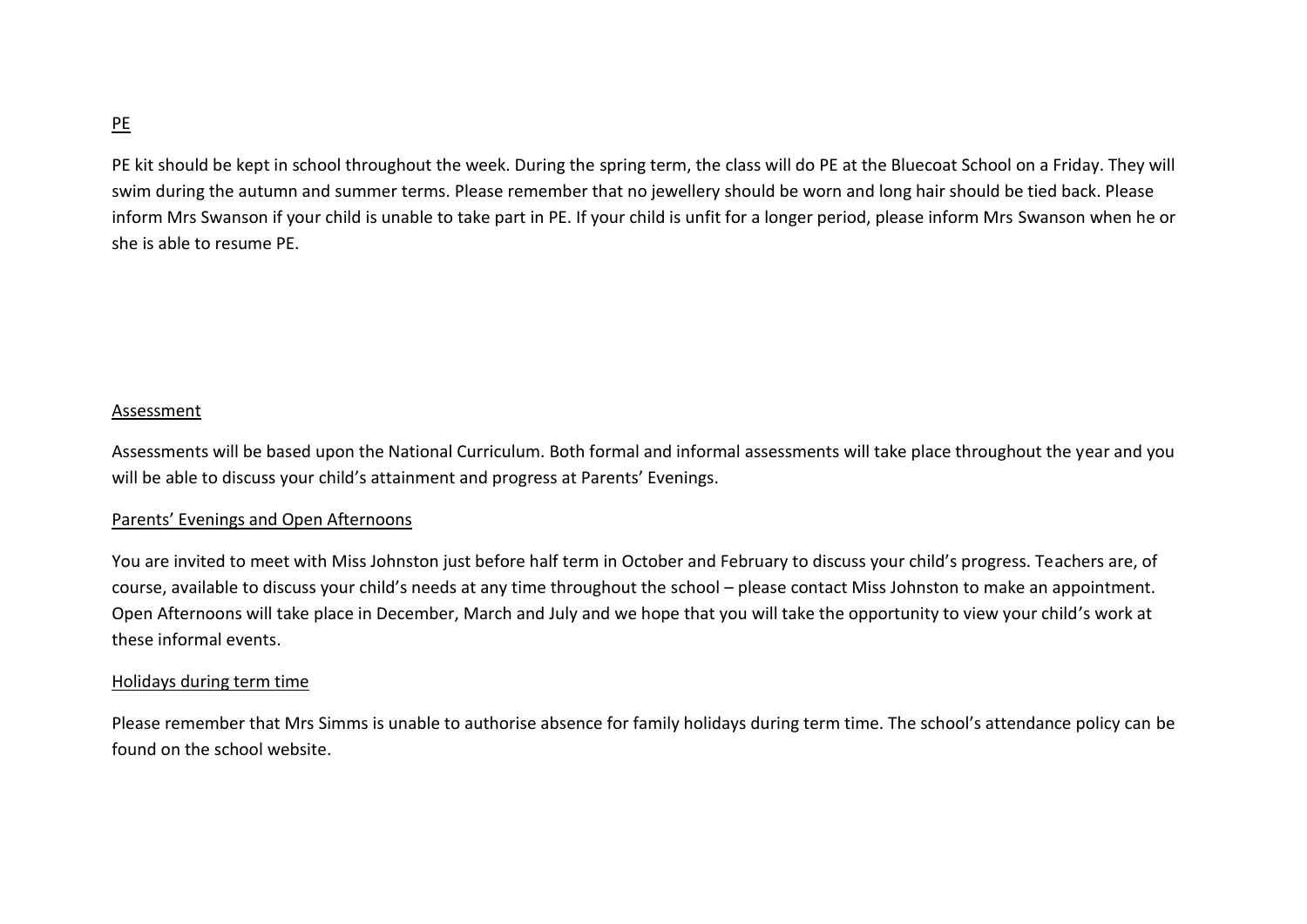## Draft Curriculum Framework for 2019 / 2020

| Year  | Autumn                            | Spring                             | Summer                                    |
|-------|-----------------------------------|------------------------------------|-------------------------------------------|
| Topic | <b>VOYAGE OF DISCOVERY</b>        | <b>WALKING WITH THE EGYPTIANS</b>  | RIVER DEEP, MOUNTAIN HIGH                 |
|       | Science - Forces                  | Science                            | Science                                   |
|       | Magnets                           | Animals, including humans          | Plants                                    |
|       | Sound                             | <b>States of Matter</b>            |                                           |
|       | Art and Design - Drawing Skills   | Design Technology - Textiles       | Art and Design - Great Artists in History |
|       | RE - Community – Hinduism / Islam | Art and Design - Exploring Pattern | RE - Pilgrimage                           |
|       | PSHEE - Health and Well-being     | RE                                 | <b>PSHEE - Relationships</b>              |
|       |                                   | Creation                           |                                           |
|       |                                   | Easter                             |                                           |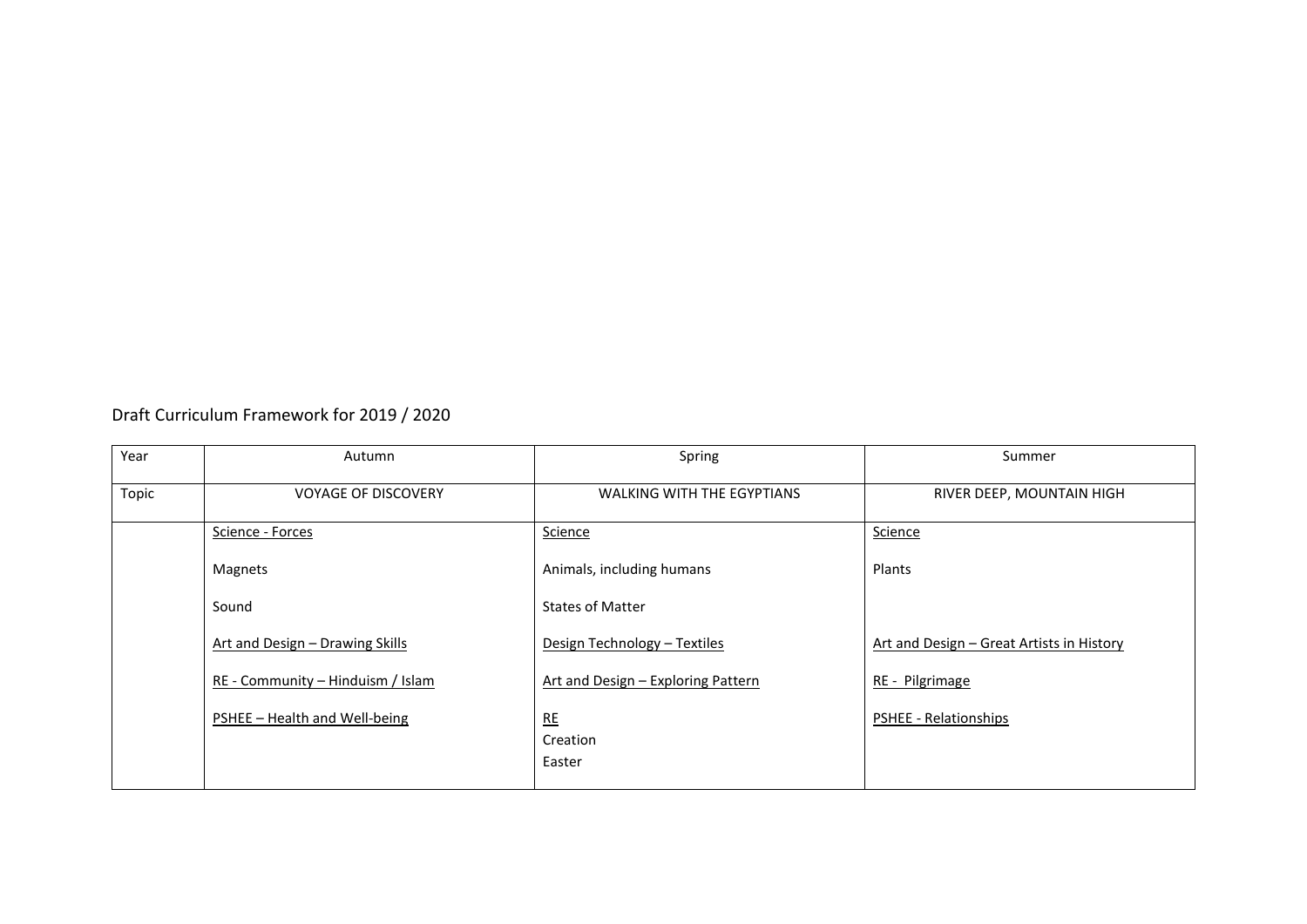|            |                                                                | PSHEE - Living in the Wider World              |                      |
|------------|----------------------------------------------------------------|------------------------------------------------|----------------------|
| Enrichment | Visit to Burghley funded by Stamford Young<br>People's Charity | Class-led worship in church - Mothering Sunday | PGL access day (tbc) |
|            | Safety around HGV vehicles                                     |                                                |                      |
|            | Into Film festival                                             |                                                |                      |
|            | Christmas treat - pantomime                                    |                                                |                      |
|            |                                                                |                                                |                      |

## English in Year 3

Your child will build upon work from Year 2. Lessons will focus upon develop skills of reading, writing, spelling, grammar and punctuation. Detailed information about curriculum content can be found below:

|                                                                                                          | <b>ENGLISH</b>                                                                                         |                                                                                                                                                                                                                                                    |                                                                                                                                                                           |                                                                                                                  |                                                                                                                                                           |                                                                                                                                                                                                                                           |  |  |  |  |
|----------------------------------------------------------------------------------------------------------|--------------------------------------------------------------------------------------------------------|----------------------------------------------------------------------------------------------------------------------------------------------------------------------------------------------------------------------------------------------------|---------------------------------------------------------------------------------------------------------------------------------------------------------------------------|------------------------------------------------------------------------------------------------------------------|-----------------------------------------------------------------------------------------------------------------------------------------------------------|-------------------------------------------------------------------------------------------------------------------------------------------------------------------------------------------------------------------------------------------|--|--|--|--|
|                                                                                                          |                                                                                                        | Comprehension                                                                                                                                                                                                                                      | Writing – transcription                                                                                                                                                   | Writing $-$<br>Handwriting                                                                                       | Writing - Composition                                                                                                                                     | Writing - Grammar,<br>Vocabulary and<br>Punctuation                                                                                                                                                                                       |  |  |  |  |
| Pupils should be<br>taught to:<br>listen and<br>respond<br>appropriately<br>to adults and<br>their peers | Pupils should be<br>taught to:<br>apply their<br>growing<br>knowledge<br>of root<br>words.<br>prefixes | Pupils should be taught to:<br>develop positive attitudes to<br>reading and<br>understanding of what<br>they read by:<br>listening to and discussing a<br>wide range of fiction, poetry,<br>plays, non-fiction and<br>reference books or textbooks | <b>Spelling</b><br>Pupils should be taught to:<br>use further prefixes and suffixes<br>and understand how to add<br>them (English Appendix 1)<br>spell further homophones | Pupils should be<br>taught to:<br>use the diagonal<br>and<br>horizontal<br>strokes that<br>are needed<br>to join | Pupils should be taught to:<br>plan their writing by:<br>discussing writing similar to<br>that which they are planning to<br>write in order to understand | Pupils should be taught to:<br>develop their understanding of<br>the concepts by:<br>extending the range of<br>sentences with more than one<br>clause by using a wider range<br>of conjunctions, including<br>when, if, because, although |  |  |  |  |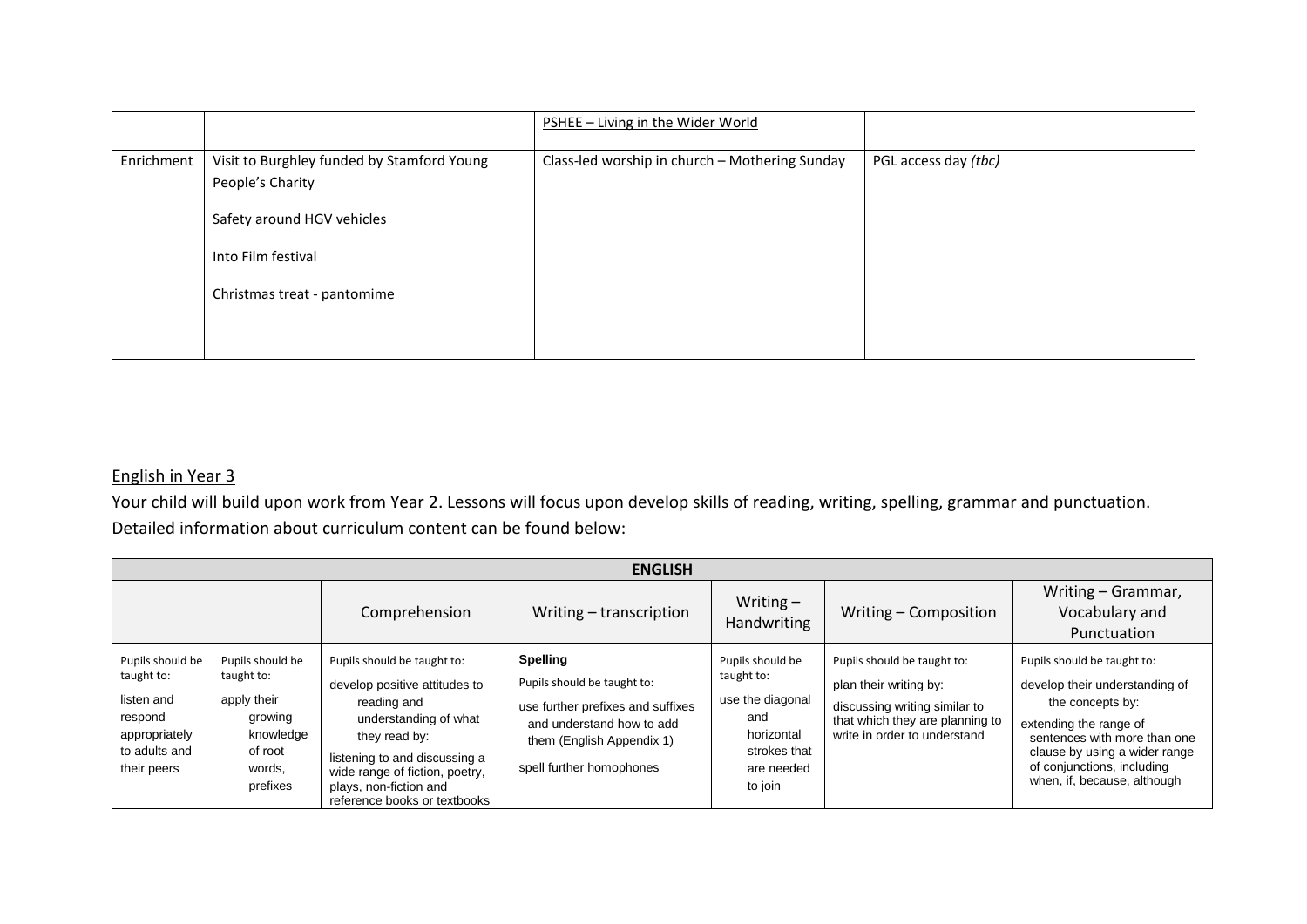| ask relevant   | and          | reading books that are                               | spell words that are often         | letters and   | and learn from its structure.                            | using the present perfect form of                               |
|----------------|--------------|------------------------------------------------------|------------------------------------|---------------|----------------------------------------------------------|-----------------------------------------------------------------|
| questions      | suffixes     | structured in different                              | misspelt (English Appendix 1)      | understand    | vocabulary and grammar                                   | verbs in contrast to the past                                   |
| to extend      | (etymology   | ways and reading for a                               |                                    | which         | discussing and                                           | tense                                                           |
| their          | and          | range of purposes<br>using dictionaries to check the | place the possessive apostrophe    | letters,      | recording ideas                                          | choosing nouns or pronouns                                      |
| understan      | morpholog    | meaning of words that                                | accurately in words with regular   | when          | draft and write by:                                      | appropriately for clarity and                                   |
| ding and       | y) both to   | they have read                                       | plurals [for example, girls',      | adjacent to   |                                                          | cohesion and to avoid<br>repetition                             |
| knowledg       | read aloud   | increasing their familiarity with                    | boys'] and in words with           | one           | composing and rehearsing<br>sentences orally (including  |                                                                 |
| e              | and to       | a wide range of books,                               | irregular plurals [for example,    | another, are  | dialogue), progressively                                 | using conjunctions, adverbs and<br>prepositions to express time |
|                | understand   | including fairy stories,                             | children's]                        | best left     | building a varied and rich                               | and cause                                                       |
| use relevant   | the          | myths and legends, and<br>retelling some of these    | use the first two or three letters | unjoined      | vocabulary and an increasing                             | using fronted adverbials                                        |
| strategies     | meaning of   | orally                                               | of a word to check its spelling    |               | range of sentence structures                             |                                                                 |
| to build       | new words    | identifying themes and                               | in a dictionary                    | increase the  | organising paragraphs around                             | learning the grammar for years 3<br>and 4                       |
| their          | they meet    | conventions in a wide                                |                                    | legibility,   | a theme                                                  |                                                                 |
| vocabular      |              | range of books preparing                             | write from memory simple           | consistency   | in narratives, creating settings,<br>characters and plot | indicate grammatical and other                                  |
| y              | read further | poems and play scripts to<br>read aloud and to       | sentences, dictated by the         | and quality   | in non-narrative material, using                         | features by:                                                    |
|                | exception    | perform, showing                                     | teacher, that include words and    | of their      | simple organisational                                    | using commas after fronted                                      |
| articulate and | words,       | understanding through                                | punctuation taught so far.         | handwriting   | devices [for example,                                    | adverbials                                                      |
| justify        | noting the   | intonation, tone, volume                             |                                    | [for          | headings and sub-headings]                               | indicating possession by using                                  |
| answers,       | unusual      | and action                                           |                                    | example, by   | evaluate and edit by:                                    | the possessive apostrophe with                                  |
| argument       | correspond   | discussing words and                                 |                                    | ensuring      | assessing the effectiveness of                           | plural nouns                                                    |
| s and          | ences        | phrases that                                         |                                    | that the      | their own and others' writing<br>and suggesting          | using and punctuating direct                                    |
| opinions       | between      | capture the                                          |                                    | downstroke    | improvements                                             | speech                                                          |
| give well-     | spelling     | reader's interest                                    |                                    | s of letters  | proposing changes to                                     | use and understand the                                          |
| structured     | and sound,   | and imagination                                      |                                    | are parallel  | grammar and vocabulary to                                | grammatical terminology in                                      |
| descriptio     | and where    | recognising some                                     |                                    | and           | improve consistency,                                     | English Appendix 2 accurately                                   |
| ns,            | these        | different forms of                                   |                                    | equidistant;  | including the accurate use of<br>pronouns in sentences   | and appropriately when<br>discussing their writing and          |
| explanati      | occur in     | poetry [for                                          |                                    | that lines of | proof-read for spelling and                              | reading.                                                        |
| ons and        | the word.    | example, free                                        |                                    | writing are   | punctuation errors                                       |                                                                 |
| narratives     |              | verse, narrative                                     |                                    | spaced        |                                                          |                                                                 |
| for            |              | poetry]                                              |                                    | sufficiently  | read aloud their own writing, to                         |                                                                 |
| different      |              |                                                      |                                    | so that the   | a group or the whole                                     |                                                                 |
| purposes,      |              | understand what they read, in                        |                                    | ascenders     | class, using appropriate                                 |                                                                 |
| including      |              | books they can read                                  |                                    | and           | intonation and controlling                               |                                                                 |
| for            |              | independently, by:                                   |                                    | descenders    | the tone and volume so                                   |                                                                 |
| expressin      |              | checking that the text                               |                                    | of letters do | that the meaning is clear.                               |                                                                 |
| g feelings     |              | makes sense to                                       |                                    | not touch].   |                                                          |                                                                 |
|                |              | them, discussing                                     |                                    |               |                                                          |                                                                 |
| maintain       |              | their                                                |                                    |               |                                                          |                                                                 |
| attention      |              | understanding                                        |                                    |               |                                                          |                                                                 |
| and            |              | and explaining the                                   |                                    |               |                                                          |                                                                 |
| participat     |              |                                                      |                                    |               |                                                          |                                                                 |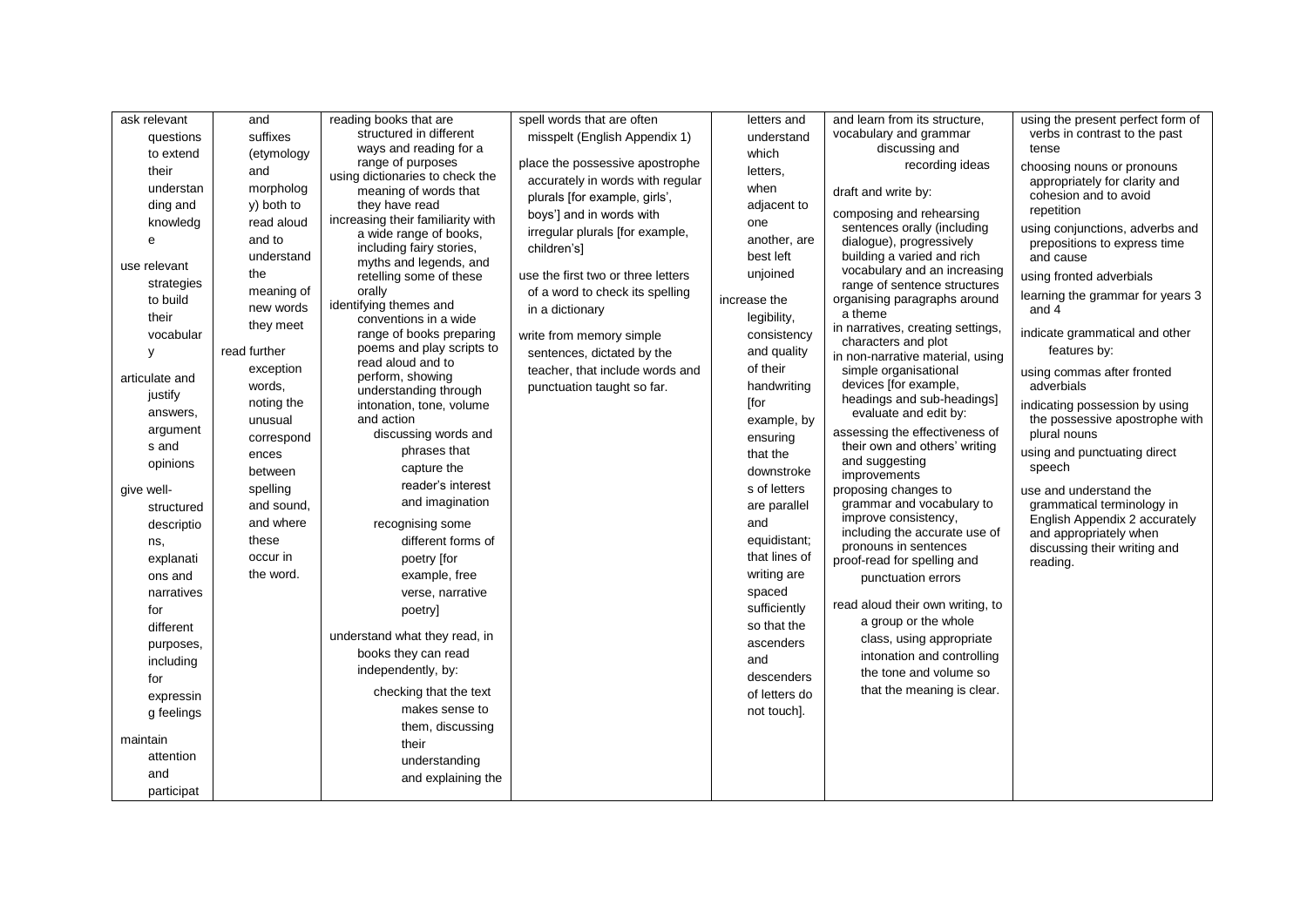| e actively    | meaning of words                |  |  |
|---------------|---------------------------------|--|--|
| in            | in context                      |  |  |
| collaborat    |                                 |  |  |
|               | asking questions to             |  |  |
| ive           | improve their                   |  |  |
| conversat     | understanding of                |  |  |
| ions,         | a text                          |  |  |
| staying       | drawing inferences              |  |  |
| on topic      | such as inferring               |  |  |
| and           | characters'                     |  |  |
| initiating    | feelings, thoughts              |  |  |
| and           | and motives from                |  |  |
| respondin     | their actions, and              |  |  |
| g to          | justifying                      |  |  |
| comment       | inferences with                 |  |  |
| $\mathbf s$   | evidence                        |  |  |
| use spoken    |                                 |  |  |
| language      | predicting what might           |  |  |
| to            | happen from                     |  |  |
| develop       | details stated and              |  |  |
| understan     | implied                         |  |  |
|               | identifying main ideas          |  |  |
| ding          | drawn from more                 |  |  |
| through       | than one                        |  |  |
| speculatin    | paragraph and                   |  |  |
| g,            | summarising                     |  |  |
| hypothesi     | these                           |  |  |
| sing,         | identifying how                 |  |  |
| imagining     | language,                       |  |  |
| and           | structure, and                  |  |  |
| exploring     | presentation                    |  |  |
| ideas         | contribute to                   |  |  |
| speak audibly | meaning                         |  |  |
| and           |                                 |  |  |
| fluently      | retrieve and record information |  |  |
| with an       | from non-fiction                |  |  |
| increasin     | participate in discussion about |  |  |
| g             | both books that are read        |  |  |
| command       |                                 |  |  |
| of            | to them and those they          |  |  |
|               | can read for themselves,        |  |  |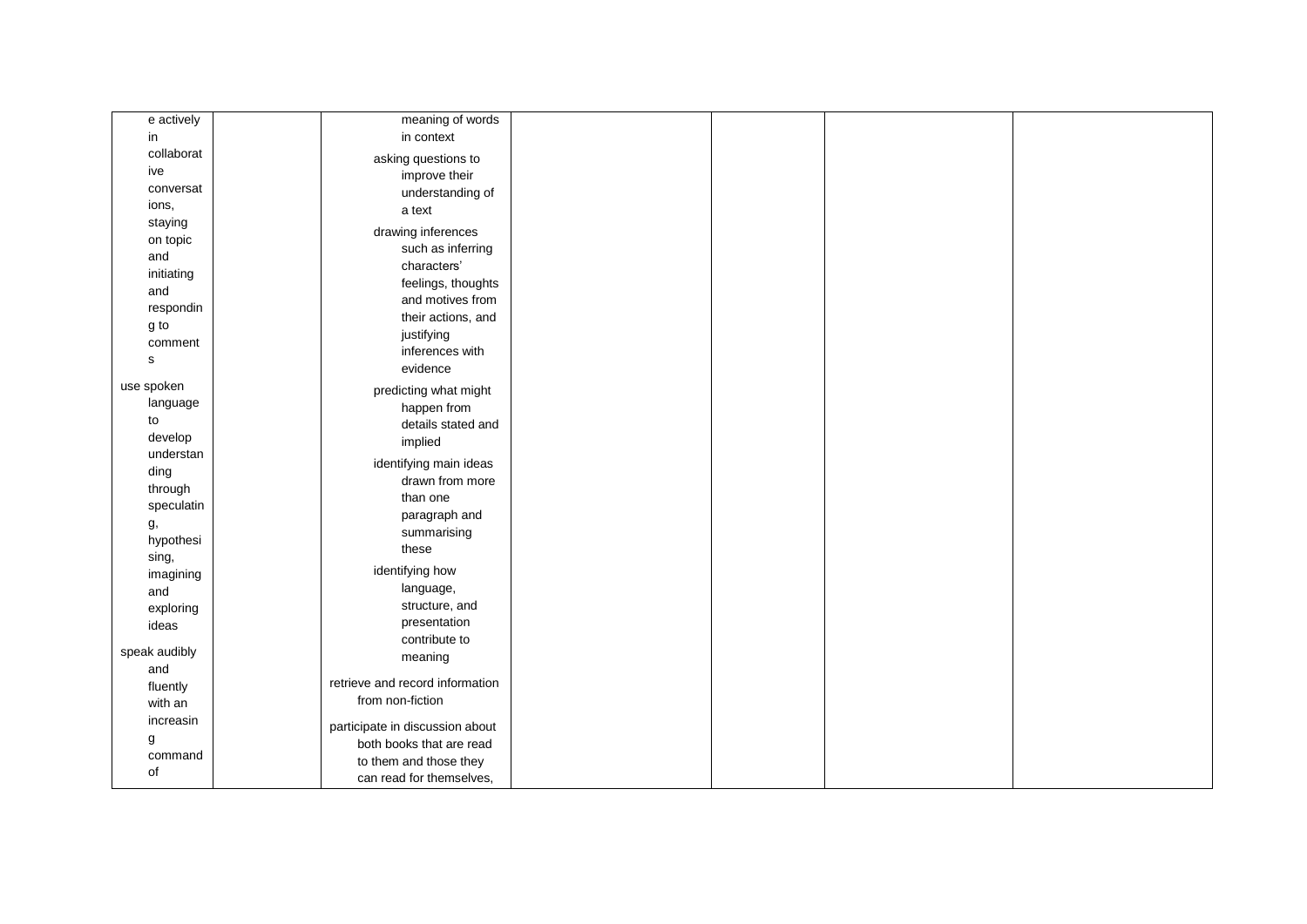| Standard<br>taking turns and listening<br>English<br>to what others say.<br>participate in<br>discussio |  |
|---------------------------------------------------------------------------------------------------------|--|
|                                                                                                         |  |
|                                                                                                         |  |
|                                                                                                         |  |
|                                                                                                         |  |
| ns,                                                                                                     |  |
| presentati                                                                                              |  |
| ons,                                                                                                    |  |
| performa                                                                                                |  |
| nces, role                                                                                              |  |
| play,                                                                                                   |  |
| improvisa                                                                                               |  |
| tions and                                                                                               |  |
| debates                                                                                                 |  |
| gain, maintain                                                                                          |  |
| and                                                                                                     |  |
| monitor                                                                                                 |  |
| the                                                                                                     |  |
| interest of                                                                                             |  |
| the                                                                                                     |  |
| listener(s)                                                                                             |  |
|                                                                                                         |  |
| consider and                                                                                            |  |
| evaluate                                                                                                |  |
| different                                                                                               |  |
| viewpoint                                                                                               |  |
| s,                                                                                                      |  |
| attending                                                                                               |  |
| to and                                                                                                  |  |
| building                                                                                                |  |
| on the                                                                                                  |  |
| contributi                                                                                              |  |
| ons of                                                                                                  |  |
| others                                                                                                  |  |
| select and use                                                                                          |  |
| appropriat                                                                                              |  |
| $\mathsf{e}% _{\mathsf{H}}\left( \mathsf{e}\right)$                                                     |  |
| registers                                                                                               |  |
| for                                                                                                     |  |
| effective                                                                                               |  |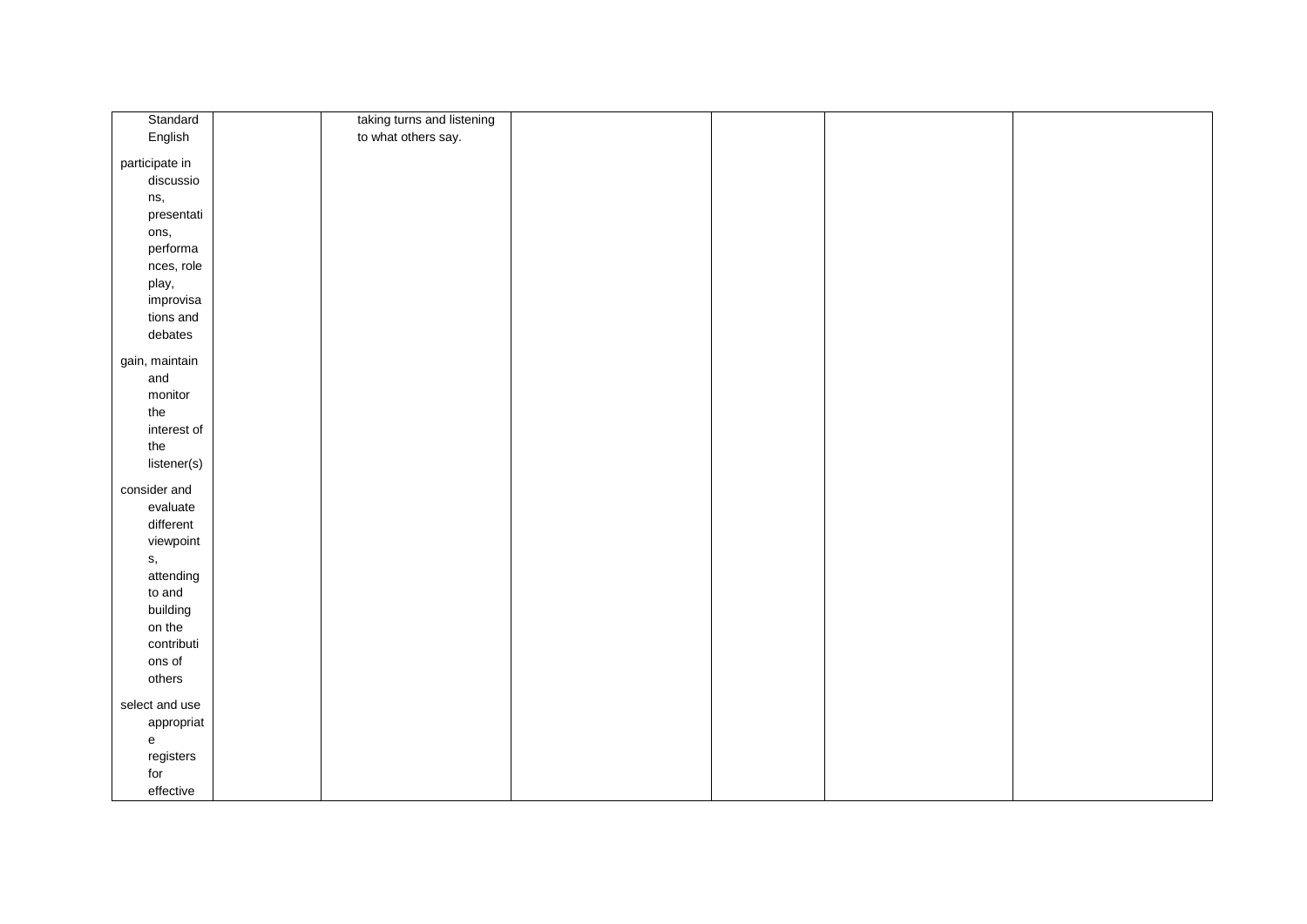| communi |  |  |  |
|---------|--|--|--|
| cation. |  |  |  |
|         |  |  |  |

## Grammar and Punctuation

This document contains the Y3 Vocabulary, Grammar and Punctuation appendix which is used to support the planning, teaching and learning of Spelling in Year 3.

|                 | Year 3: Detail of content to be introduced (statutory requirement)                                                                                                                                                                      |  |  |  |  |  |
|-----------------|-----------------------------------------------------------------------------------------------------------------------------------------------------------------------------------------------------------------------------------------|--|--|--|--|--|
| Word            | Formation of nouns using a range of prefixes [for example super-, anti-, auto-]<br>Use of the forms a or an according to whether the next word begins with a consonant or a vowel [for example, a rock, an open box]                    |  |  |  |  |  |
|                 |                                                                                                                                                                                                                                         |  |  |  |  |  |
|                 | Word families based on common words, showing how words are related in form and meaning [for example, solve, solution, solver,                                                                                                           |  |  |  |  |  |
|                 | dissolve, insoluble]                                                                                                                                                                                                                    |  |  |  |  |  |
| <b>Sentence</b> | Expressing time, place and cause using conjunctions [for example, when, before, after, while, so, because], adverbs [for example, then,<br>next, soon, therefore], or prepositions [for example, before, after, during, in, because of] |  |  |  |  |  |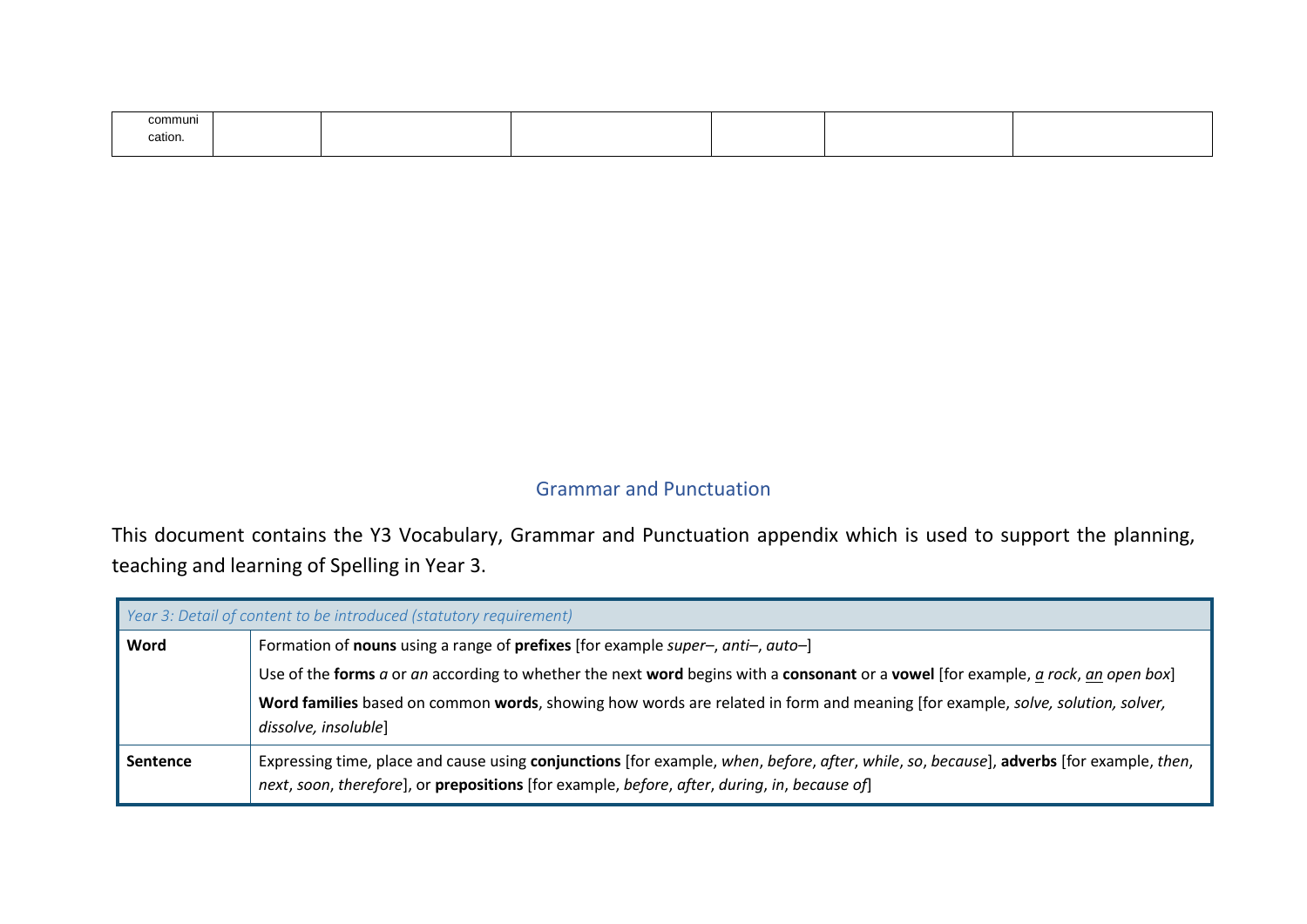|                        | Year 3: Detail of content to be introduced (statutory requirement)                                                                                              |
|------------------------|-----------------------------------------------------------------------------------------------------------------------------------------------------------------|
| <b>Text</b>            | Introduction to paragraphs as a way to group related material                                                                                                   |
|                        | Headings and sub-headings to aid presentation                                                                                                                   |
|                        | Use of the <b>present perfect</b> form of <b>verbs</b> instead of the simple past [for example, He has gone out to play contrasted with He went out<br>to play] |
| <b>Punctuation</b>     | Introduction to inverted commas to punctuate direct speech                                                                                                      |
| <b>Terminology for</b> | preposition conjunction                                                                                                                                         |
| pupils                 | word family, prefix                                                                                                                                             |
|                        | clause, subordinate clause                                                                                                                                      |
|                        | direct speech                                                                                                                                                   |
|                        | consonant, consonant letter vowel, vowel letter                                                                                                                 |
|                        | inverted commas (or 'speech marks')                                                                                                                             |

# Spelling (to be mastered by the end of Year 4)

| <b>Statutory requirements</b> | Rules and quidance (non-statutory)                           | Example words (non-statutory)                       |
|-------------------------------|--------------------------------------------------------------|-----------------------------------------------------|
| Adding suffixes beginning     | If the last syllable of a word is stressed and ends with one | forgetting, forgotten, beginning, beginner, prefer, |
| with vowel letters to         | consonant letter which has just one vowel letter before it,  | preferred                                           |
| words of more than one        | the final consonant letter is doubled before any ending      |                                                     |
| syllable                      | beginning with a vowel letter is added. The consonant        |                                                     |
|                               | letter is not doubled if the syllable is unstressed.         |                                                     |
|                               |                                                              | gardening, gardener, limiting, limited, limitation  |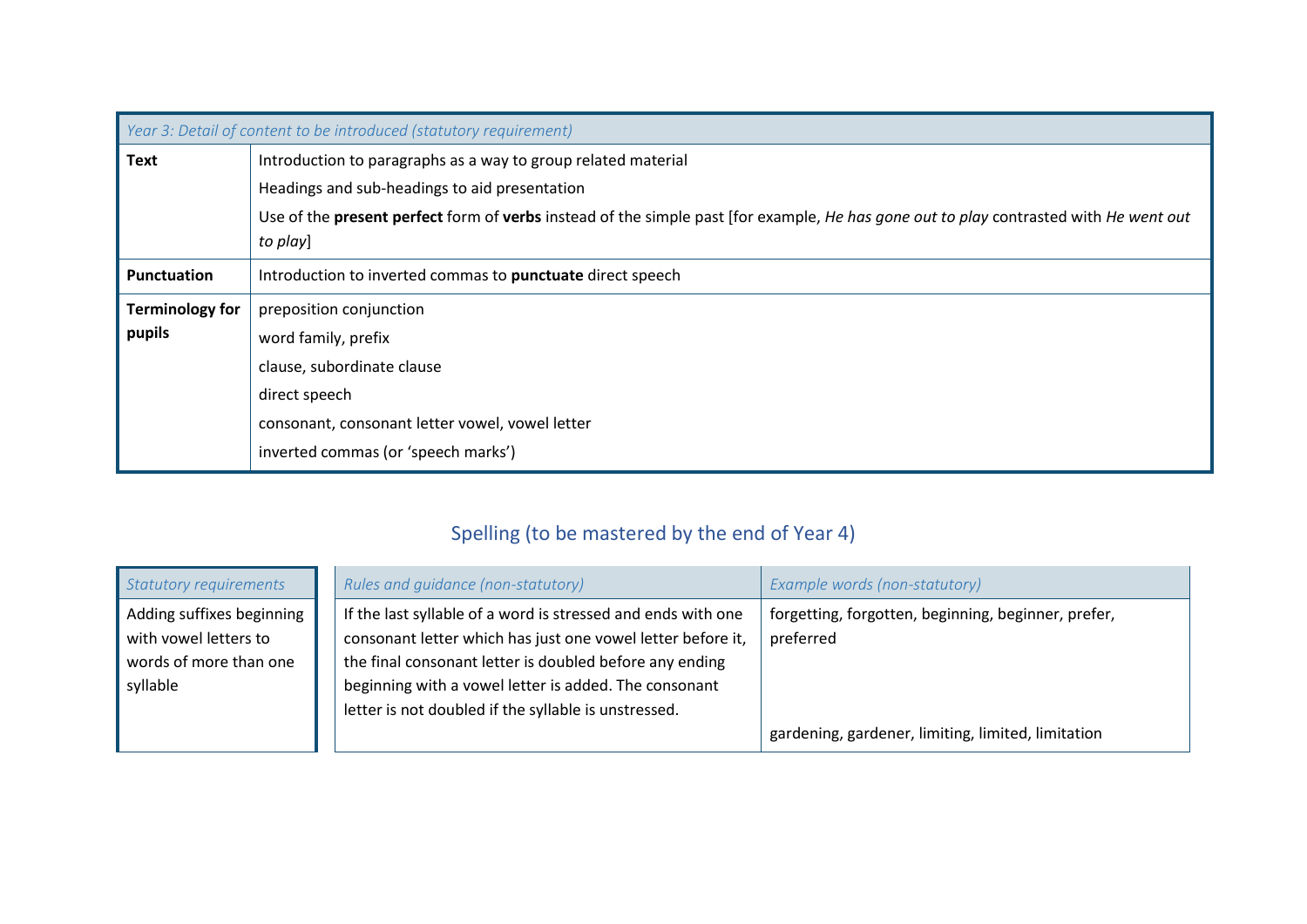| <b>Statutory requirements</b>                                    | Rules and guidance (non-statutory)                                                                           | Example words (non-statutory)                                                 |
|------------------------------------------------------------------|--------------------------------------------------------------------------------------------------------------|-------------------------------------------------------------------------------|
| The $/I/$ sound spelt y<br>elsewhere than at the<br>end of words | These words should be learnt as needed.                                                                      | myth, gym, Egypt, pyramid, mystery                                            |
| The / N sound spelt ou                                           | These words should be learnt as needed.                                                                      | young, touch, double, trouble, country                                        |
| More prefixes                                                    | Most prefixes are added to the beginning of root words<br>without any changes in spelling, but see in-below. |                                                                               |
|                                                                  | Like un-, the prefixes dis- and mis- have negative<br>meanings.                                              | dis-: disappoint, disagree, disobey                                           |
|                                                                  |                                                                                                              | mis-: misbehave, mislead, misspell (mis + spell)                              |
|                                                                  | The prefix in-can mean both 'not' and 'in'/'into'. In the<br>words given here it means 'not'.                | in-: inactive, incorrect                                                      |
|                                                                  | Before a root word starting with I, in-becomes il.                                                           | illegal, illegible                                                            |
|                                                                  | Before a root word starting with m or p, in-becomes im-.                                                     | immature, immortal, impossible, impatient, imperfect                          |
|                                                                  | Before a root word starting with r, in-becomes ir-.                                                          | irregular, irrelevant, irresponsible                                          |
|                                                                  | re-means 'again' or 'back'.                                                                                  | re-: redo, refresh, return, reappear, redecorate                              |
|                                                                  | sub-means 'under'.                                                                                           | sub-: subdivide, subheading, submarine, submerge                              |
|                                                                  | inter-means 'between' or 'among'.                                                                            | inter-: interact, intercity, international, interrelated (inter<br>+ related) |
|                                                                  | super-means 'above'.                                                                                         | super-: supermarket, superman, superstar                                      |
|                                                                  | anti-means 'against'.                                                                                        | anti-: antiseptic, anti-clockwise, antisocial                                 |
|                                                                  | auto-means 'self' or 'own'.                                                                                  | auto-: autobiography, autograph                                               |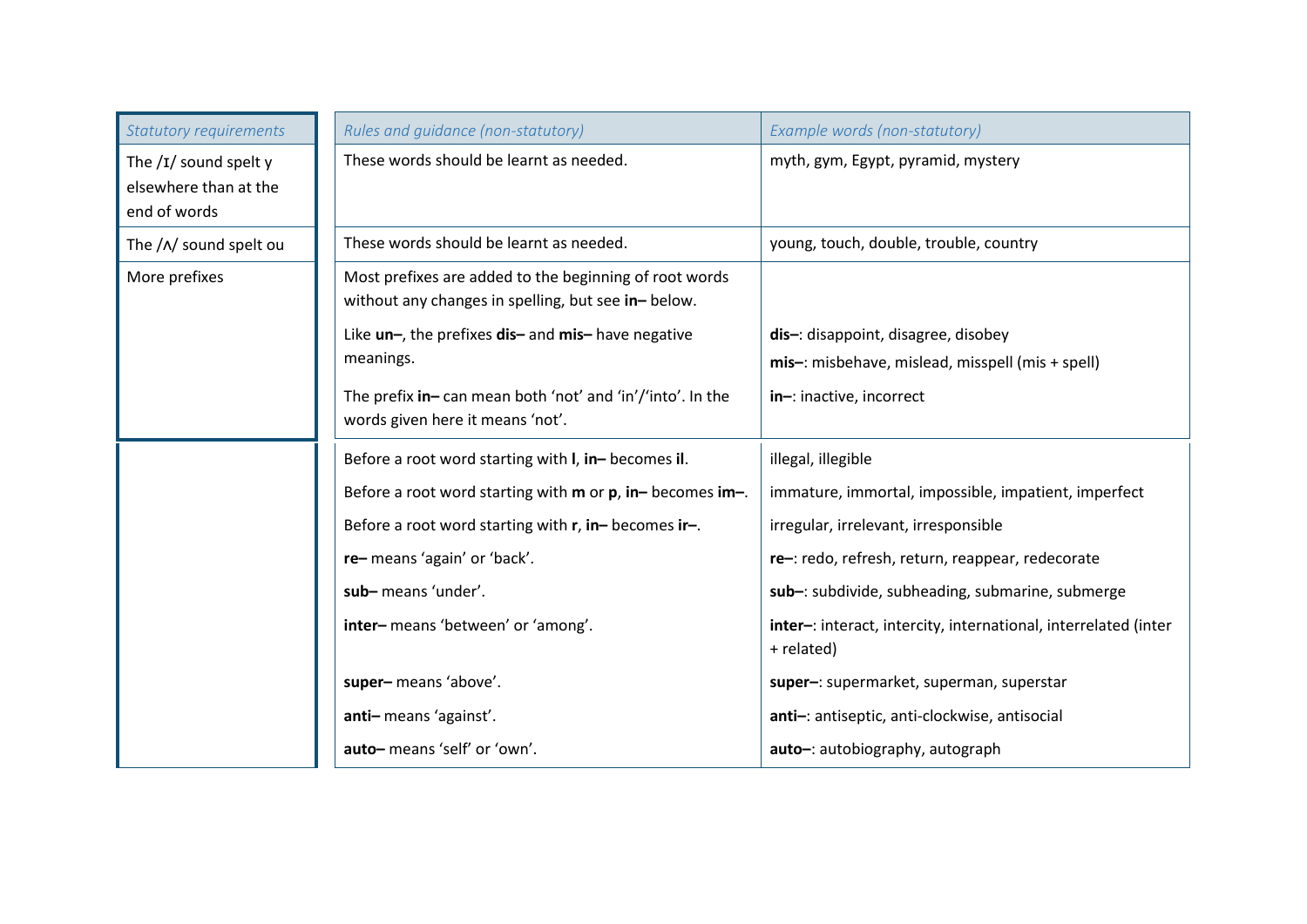| The suffix -ation                                    | The suffix -ation is added to verbs to form nouns. The<br>rules already learnt still apply.                                                                                                                                                            | information, adoration, sensation, preparation, admiration                                       |
|------------------------------------------------------|--------------------------------------------------------------------------------------------------------------------------------------------------------------------------------------------------------------------------------------------------------|--------------------------------------------------------------------------------------------------|
| The suffix $-ly$                                     | The suffix -ly is added to an adjective to form an adverb.<br>The rules already learnt still apply.<br>The suffix -ly starts with a consonant letter, so it is added<br>straight on to most root words.                                                | sadly, completely, usually (usual $+$ ly), finally (final $+$ ly),<br>comically (comical $+$ ly) |
|                                                      | If the root word ends with $-ic$ , -ally is added rather than<br>just -ly, except in the word <i>publicly</i> .<br>The words truly, duly, wholly.                                                                                                      | basically, frantically, dramatically                                                             |
| Words with endings<br>sounding like /3a/ or<br>/t∫ə/ | The ending sounding like $\frac{1}{3}$ is always spelt -sure.<br>The ending sounding like $/t$ of is often spelt -ture, but<br>check that the word is not a root word ending in (t)ch with<br>an er ending – e.g. teacher, catcher, richer, stretcher. | measure, treasure, pleasure, enclosure<br>creature, furniture, picture, nature, adventure        |
| Endings which sound like<br>/3en/                    | If the ending sounds like $\frac{1}{3}$ and it is spelt as $\frac{1}{3}$ -sion.                                                                                                                                                                        | division, invasion, confusion, decision, collision, television                                   |

| Statutory requirements | Rules and guidance (non-statutory)                                                                                                                                                                                     | Example words (non-statutory)                                                                                        |
|------------------------|------------------------------------------------------------------------------------------------------------------------------------------------------------------------------------------------------------------------|----------------------------------------------------------------------------------------------------------------------|
| The suffix -ous        | Sometimes the root word is obvious and the usual rules<br>apply for adding suffixes beginning with vowel letters.<br>Sometimes there is no obvious root word.<br>$-$ our is changed to $-$ or before $-$ ous is added. | poisonous, dangerous, mountainous, famous, various<br>tremendous, enormous, jealous<br>humorous, glamorous, vigorous |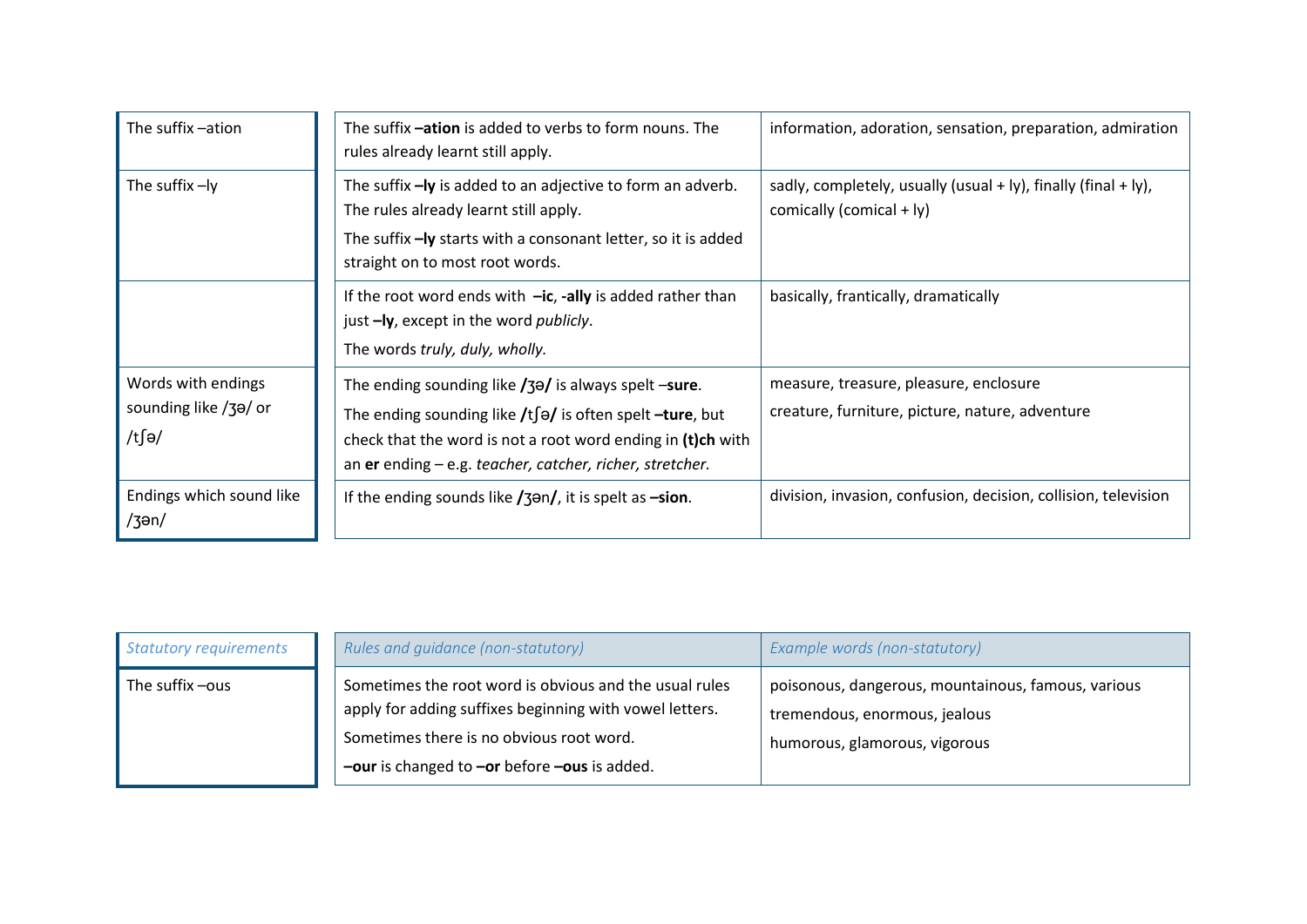| A final 'e' of the root word must be kept if the /d3/ sound                                                  | courageous, outrageous    |
|--------------------------------------------------------------------------------------------------------------|---------------------------|
| of 'g' is to be kept.                                                                                        |                           |
| If there is an /i:/ sound before the                                                                         | serious, obvious, curious |
| $\sim$ -ous ending, it is usually spelt as i, but a few words have e. $\mid$ hideous, spontaneous, courteous |                           |

The National Curriculum for Mathematics Lower Key Stage 2 – Years 3 and 4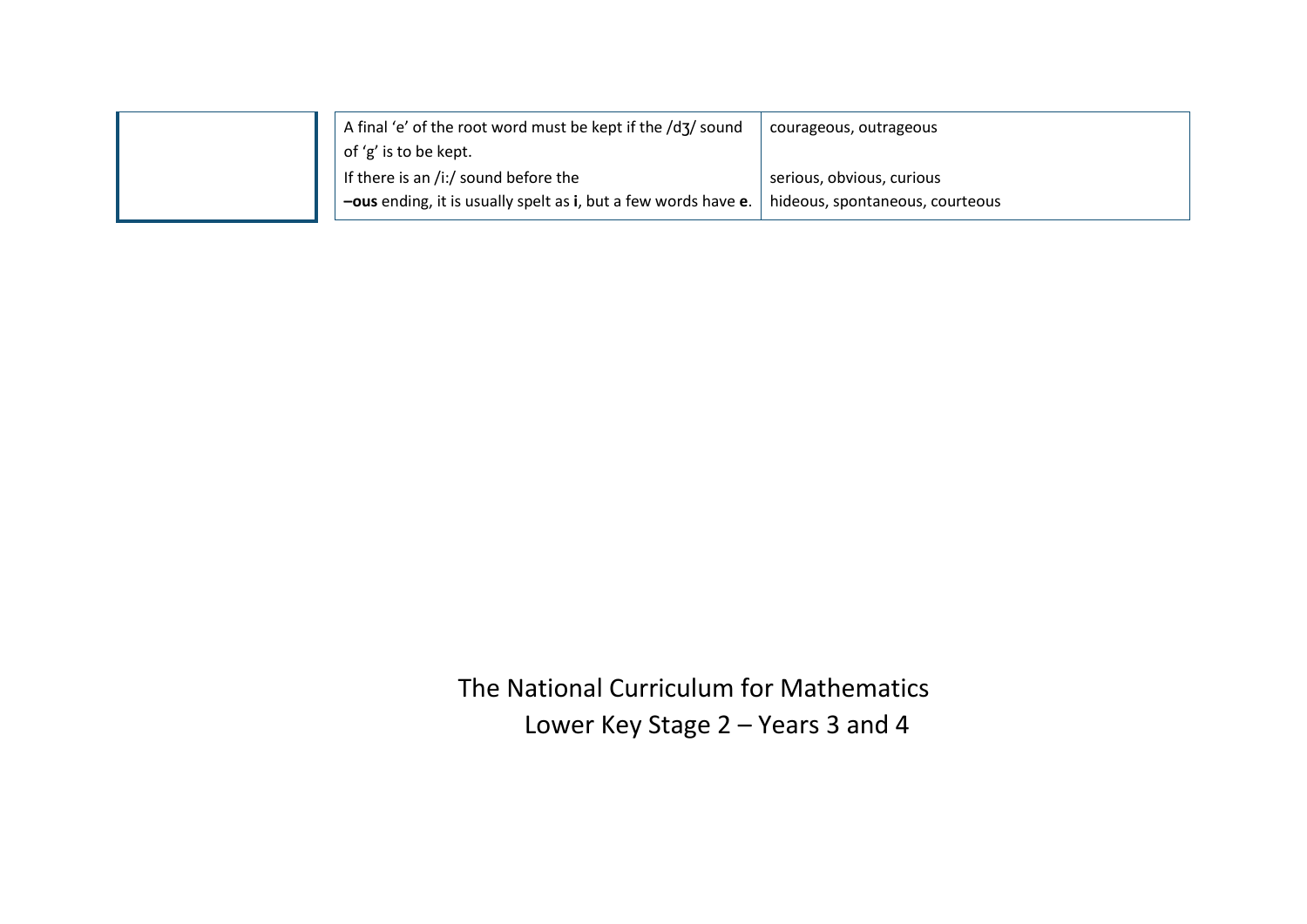The principal focus of mathematics teaching in lower key stage 2 is to ensure that pupils become increasingly fluent with whole numbers and the four operations, including number facts and the concept of place value. This should ensure that pupils develop efficient written and mental methods and perform calculations accurately with increasingly large whole numbers.

At this stage, pupils should develop their ability to solve a range of problems, including with simple fractions and decimal place value. Teaching should also ensure that pupils draw with increasing accuracy and develop mathematical reasoning so they can analyse shapes and their properties, and confidently describe the relationships between them. It should ensure that they can use measuring instruments with accuracy and make connections between measure and number.

By the end of year 4, pupils should have memorised their multiplication tables up to and including the 12 multiplication table and show precision and fluency in their work. Pupils should read and spell mathematical vocabulary correctly and confidently, using their growing word reading knowledge and their knowledge of spelling.

## Y3 Expectations

## Number and Place Value

Pupils will be taught to:

- count from 0 in multiples of 4, 8, 50 and 100; find 10 or 100 more or less than a given number
- recognise the place value of each digit in a three-digit number (hundreds, tens, ones)
- compare and order numbers up to 1000
- identify, represent and estimate numbers using different representations
- read and write numbers up to 1000 in numerals and in words
- solve number problems and practical problems involving these ideas.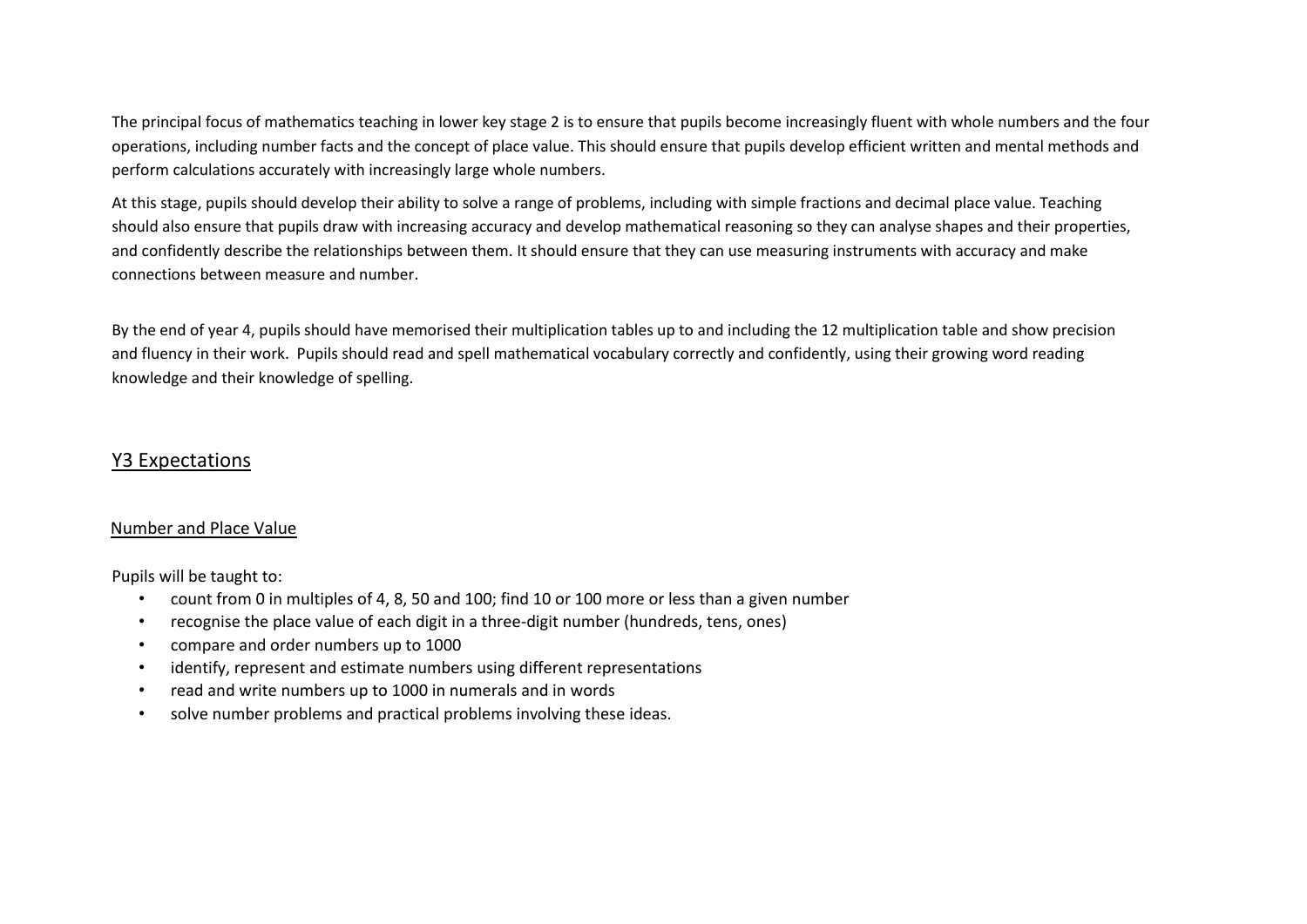## Addition and Subtraction

Pupils will be taught to:

- add and subtract numbers mentally, including:
- a three-digit number and ones
- a three-digit number and tens
- a three-digit number and hundreds
- add and subtract numbers with up to three digits, using formal written methods of columnar addition and subtraction
- estimate the answer to a calculation and use inverse operations to check answers
- solve problems, including missing number problems, using number facts, place value, and more complex addition and subtraction.

## Multiplication and Division

Pupils will be taught to:

- recall and use multiplication and division facts for the 3, 4 and 8 multiplication tables
- write and calculate mathematical statements for multiplication and division using the multiplication tables that they know, including for two-digit numbers times one-digit numbers, using mental and progressing to formal written methods
- solve problems, including missing number problems, involving multiplication and division, including positive integer scaling problems and correspondence problems in which n objects are connected to m objects.

## Fractions

Pupils will be taught to:

• count up and down in tenths; recognise that tenths arise from dividing an object into 10 equal parts and in dividing onedigit numbers or quantities by 10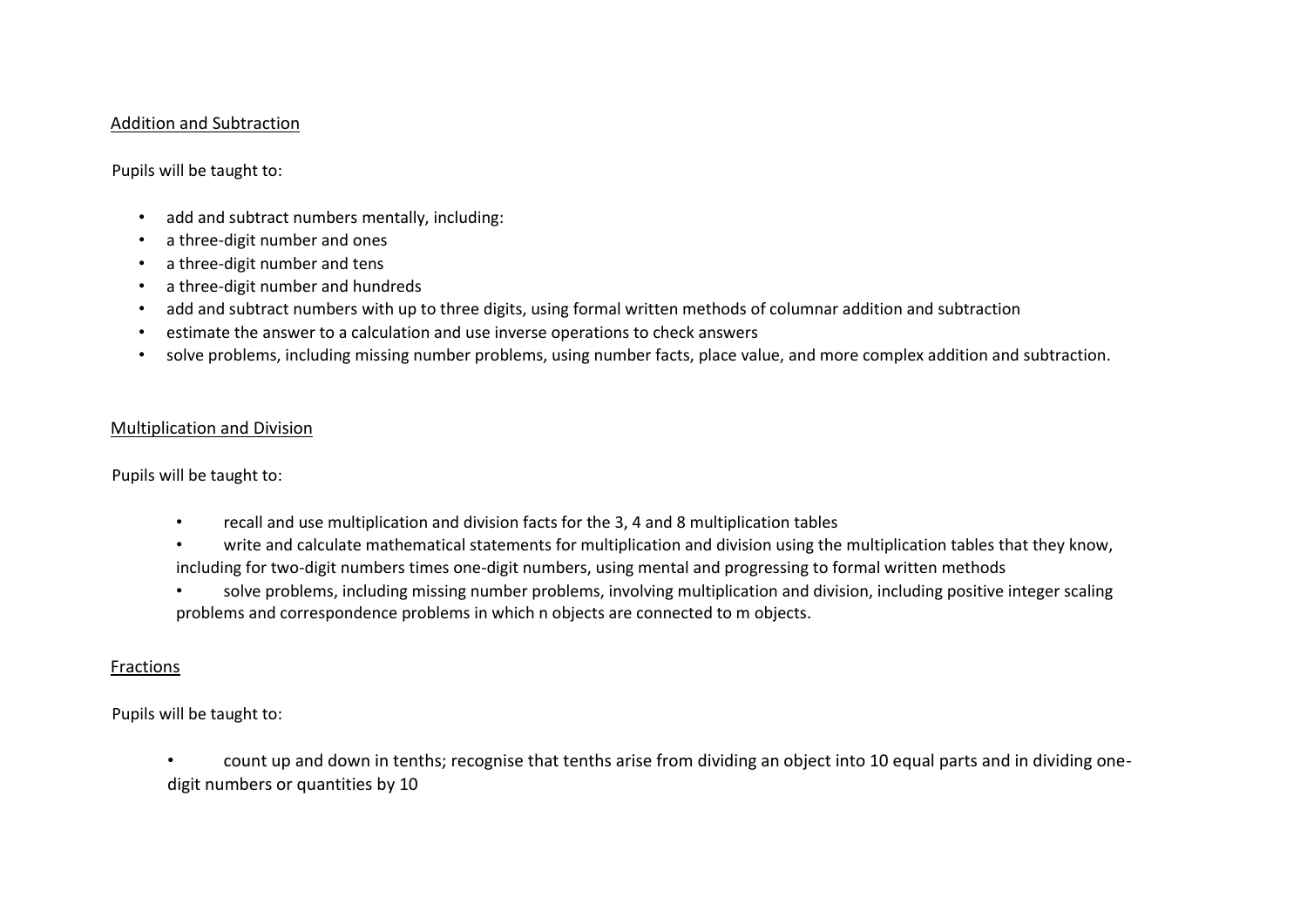• recognise, find and write fractions of a discrete set of objects: unit fractions and non-unit fractions with small denominators

- recognise and use fractions as numbers: unit fractions and non-unit fractions with small denominators
- recognise and show, using diagrams, equivalent fractions with small denominators
- add and subtract fractions with the same denominator within one whole [for example  $5/7 + 1/7 = 6/7$
- compare and order unit fractions, and fractions with the same denominators
- solve problems that involve all of the above.

## Measurement

Pupils will be taught to:

• measure, compare, add and subtract: lengths (m/cm/mm); mass (kg/g); volume/capacity

 $(1/ml)$ 

- measure the perimeter of simple 2-D shapes
- add and subtract amounts of money to give change, using both  $E$  and p in practical contexts
- tell and write the time from an analogue clock, including using Roman numerals from I to XII, and 12-hour and 24-hour clocks
- estimate and read time with increasing accuracy to the nearest minute; record and compare time in terms of seconds,

minutes and hours; use vocabulary such as o'clock, a.m./p.m., morning, afternoon, noon and midnight

- know the number of seconds in a minute and the number of days in each month, year and leap year
- compare durations of events [for example to calculate the time taken by particular events or tasks].

## Geometry – Properties of Shapes

Pupils will be taught to:

• draw 2-D shapes and make 3-D shapes using modelling materials; recognise 3-D shapes in different orientations and describe them